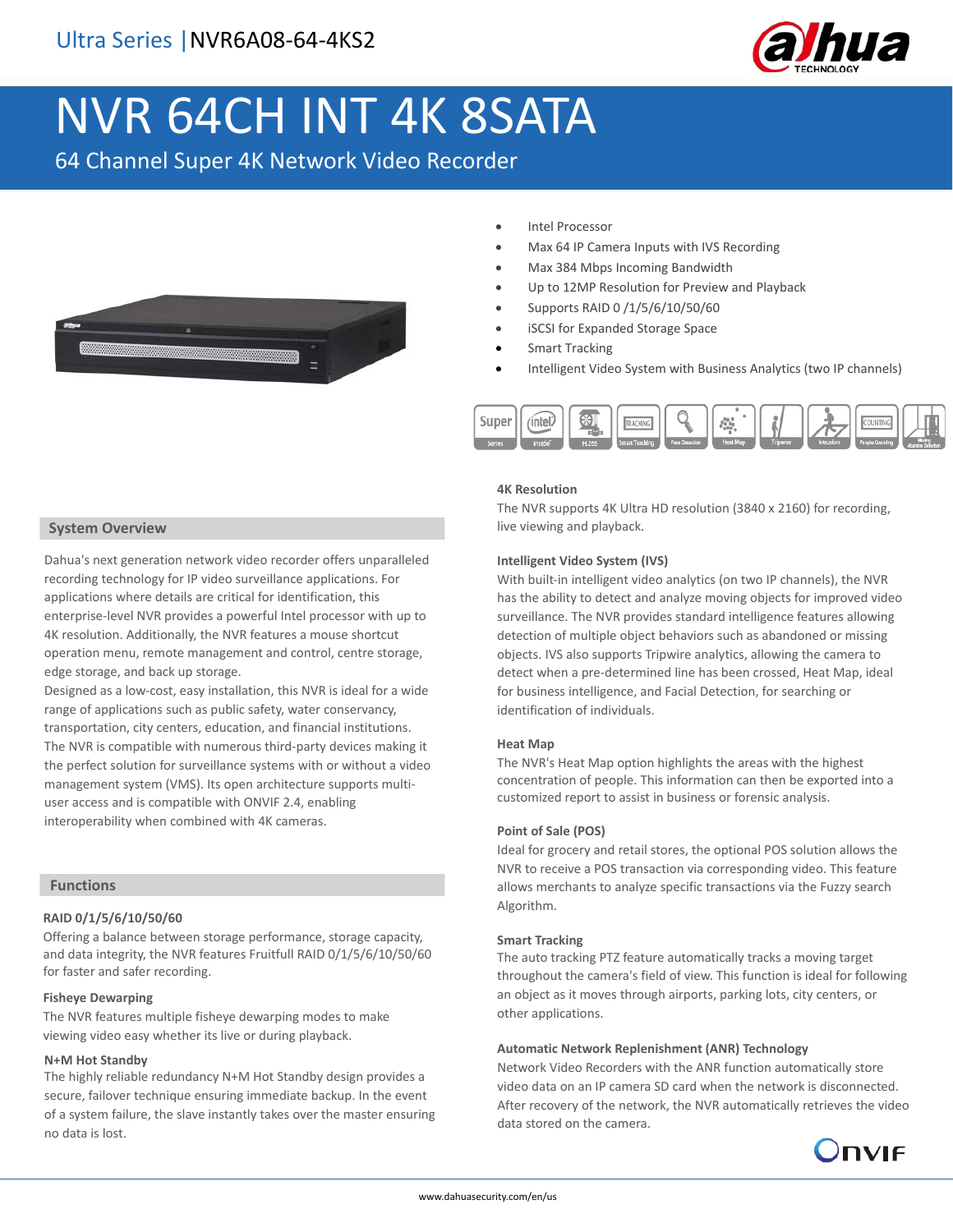# **Technical Specification**

#### **System**

| Intel Quad-core Processor                                                                               |  |
|---------------------------------------------------------------------------------------------------------|--|
| Embedded LINUX                                                                                          |  |
|                                                                                                         |  |
|                                                                                                         |  |
| 2 HDMI (up to 3840 x 2160, Different Source),<br>1 VGA                                                  |  |
| $3840 \times 2160$ , $1920 \times 1080$ , $1280 \times 1024$ ,<br>$1280 \times 720$ . $1024 \times 768$ |  |
| 1st Screen: 1/4/8/9/16/25/36<br>2nd Screen: 1/4/8/9/16                                                  |  |
| Camera title, Time, Video loss, Camera lock,<br>Motion detection, Recording                             |  |
|                                                                                                         |  |

#### **Video Detection and Alarm**

| <b>Trigger Events</b>         | Recording, PTZ, Tour, Alarm Out, Video Push,<br>Email, FTP, Snapshot, Buzzer and Screen Tips |
|-------------------------------|----------------------------------------------------------------------------------------------|
| Video Detection               | Motion Detection, MD Zones: 396 (22 $\times$ 18),<br>Video Loss and Camera Blank             |
| Alarm input                   | 16 Channel, Low Level Effective, Green Terminal<br>Interface                                 |
| <b>Relay Output</b>           | 8 Channel, NO/NC Programmable, Green Termina<br>Interface                                    |
| <b>Tracking Trigger Event</b> | Targeting, Zoom, Tracking, Recording, Snapshot,<br>Alarm. etc.                               |

#### **Playback and Backup**

| Playback                 | 128 Mbps in Raid 5 Mode<br>64 Mbps in single HDD Mode                                                                                                                          |
|--------------------------|--------------------------------------------------------------------------------------------------------------------------------------------------------------------------------|
| Search Mode              | Time /Date, Alarm, MD and Exact Search (accurate<br>tosecond)                                                                                                                  |
| <b>Playback Function</b> | Play, Pause, Stop, Rewind, Fast play, Slow Play,<br>Next File, Previous File, Next Camera, Previous<br>Camera, Full Screen, Repeat, Shuffle, Backup<br>Selection, Digital Zoom |
| Backup Mode              | USB Device/Network/Internal SATA burner/eSATA<br>Device                                                                                                                        |

#### **Storage**

| Internal HDD    | 8 SATA III Ports, Up to 48 TB                                   |
|-----------------|-----------------------------------------------------------------|
| <b>HDD Mode</b> | Single, Raid 0/1/5/6/10/50/60 (Support Global<br>HDD Hot-spare) |
| eSATA           | 1 eSATA Port                                                    |

## **Auxiliary Interface**

| <b>Front Cover</b> | Support Hot-swap                          |
|--------------------|-------------------------------------------|
| <b>USB</b>         | 4 USB Ports (2 USB 2.0, 2 USB 3.0)        |
| RS232              | 1 Port, for PC Communication and Keyboard |
| RS485              | 1 Port, for PTZ Control                   |

#### **Third-party Support**

| <b>Third-party Support</b>  | Dahua, Arecont Vision, AXIS, Bosch, Brickcom,<br>Canon, CP Plus, Dynacolor, Honeywell, Panasonic,<br>Pelco, Samsung, Sanyo, Sony, Videotec, Vivotek,<br>and more       |  |
|-----------------------------|------------------------------------------------------------------------------------------------------------------------------------------------------------------------|--|
| <b>Audio and Video</b>      |                                                                                                                                                                        |  |
| IP Camera Input             | 64 Channel                                                                                                                                                             |  |
| Two-way Talk                | 1 Channel Input, 1 Channel Output, RCA                                                                                                                                 |  |
|                             |                                                                                                                                                                        |  |
| Recording                   |                                                                                                                                                                        |  |
| Compression                 | H.265/H.264/MJPEG                                                                                                                                                      |  |
| Resolution                  | 12 MP, 8 MP, 6 MP, 5 MP, 4 MP, 3 MP, 1080p,<br>1.3 MP, 720p                                                                                                            |  |
| <b>Record Rate</b>          | 384 Mbps                                                                                                                                                               |  |
| <b>Bit Rate</b>             | 1 Kbps to 20 Mbps per Channel                                                                                                                                          |  |
| <b>Record Mode</b>          | Manual, Schedule (Regular, Continuous), MD<br>(Video detection: Motion Detection, Camera Blank<br>Video Loss), Alarm, Stop                                             |  |
| Record Interval             | 1 to 120 min (default: 60 min),<br>Pre-record: 1 to 30 sec, Post-record: 10 to 300 sec                                                                                 |  |
| <b>Network</b>              |                                                                                                                                                                        |  |
| Interface                   |                                                                                                                                                                        |  |
|                             | 2 RJ-45 Ports (10/100/1000Mbps)                                                                                                                                        |  |
| <b>Ethernet Port</b>        | 2 Ethernet Ports Joint Working or 2 Independent<br>1000Mbps Ethernet Ports                                                                                             |  |
| <b>Network Function</b>     | HTTP, TCP/IP, IPv4/IPv6, UPnP, RTSP, UDP, SMTP,<br>NTP, DHCP, DNS, IP Filter, PPPoE,DDNS, FTP, Alarm<br>Server, IP Search (Support Dahua IP camera, DVR,<br>NVS, etc.) |  |
| Max. User Access            | 128 users                                                                                                                                                              |  |
| <b>Smart Phone</b>          | iPhone, iPad, Android                                                                                                                                                  |  |
| Interoperability            | ONVIF 2.4, CGI Conformant                                                                                                                                              |  |
| <b>Electrical</b>           |                                                                                                                                                                        |  |
| Power Supply                | 110 to 240 VAC, 50/60 Hz                                                                                                                                               |  |
| <b>Power Consumption</b>    | < 20 W, without HDD                                                                                                                                                    |  |
| <b>Environmental</b>        |                                                                                                                                                                        |  |
| <b>Operating Conditions</b> | -10°C to +55°C (+14°F to +131°F), 86 to 106 kpa                                                                                                                        |  |